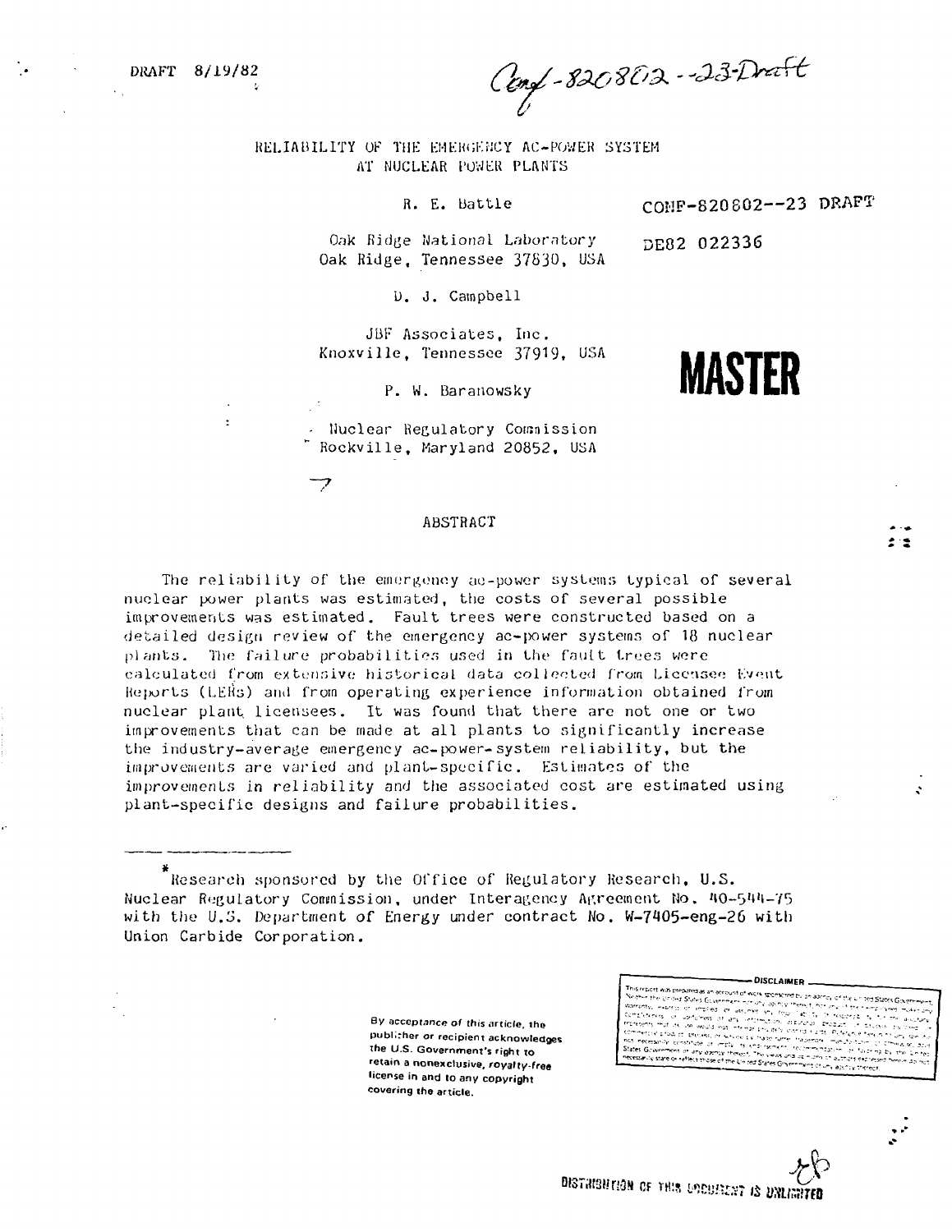#### INTRODUCTION

 $\mathbf{V}_{\text{eff}}$ 

,'\RC identified station blackout, the loss of all ac power at a nuclear plant, as a generic safety issue because of the frequency of ac power systems failures and because of the reactor core damage and radioactivity release that could result. The purpose of this study is to estimate the reliabilities of representative onsite power systems and to estimate the costs of improvements for the NRC's use to resolve this generic safety issue.

The generic safety issue of station blackout was divided into three separate tasks: offsite power system reliability, onsite power system reliability, and accident sequence after a station blackout.<sup>3</sup> This paper summarizes the results of the onsite power system reliability analysis.

#### **SCOPE**

The scope of the onsite ac power system analysis was to (1) select a number of plants that are representative of ac power system designs used in the nuclear industry, (2) gather detailed historical data, and (3) perform a reliability analysis.

 $\sim$  41

Five generic diesel generator configurations and eighteen representative plants were selected for detailed design review. These 18 plants were selected to be representative not only of diesel configuration, but also diesel age, vendor, and size, reactor vendor, and plant architectengineer.

The data were collected for 1976 through 1980 from Licensee Event Reports (LERs) and responses to station blackout, MUREG/CR-0660, and NUHEG-0737 questionnaires. Each event was categorized by failure type. Detailed historical data were used to calculate probabilities of failure-to-start, failure-to-run, common-cause failure (CCF), scheduled maintenance unavailability and system repair. A review of diesel generator subsystem failures was performed to determine failure modes and the percentage of failures caused by each subsystem.

The onsite ac power systems of the eighteen plants and five generic configurations were modeled by fault trees. A fault tree for a 1-of-2 success-logic configuration is shown in Fig. 1, and a simple block diagram of the same system is shown in Fig. 2. -The fault tree-an<mark>alyses</mark> were quantified SUPERPOCUS computer code." An expected number of station blackouts per year was calculated from the onsite power system undependabil. ity and a frequency of failure *of* off site power. The undependability of the onsite system is the probability it will fail to start or continue to run for the mission. The onsite system undependability was calculated for missions up to 30 h after a loss of onsite power, and the expected number of station blackouts was calculated for durations of  $0-0.5$ ,  $0.5-8$ , and  $8-24$  h. Results of a sensitivity study were used to identify significant contributors to unreliability, and costs **of** improvements **were estimated.**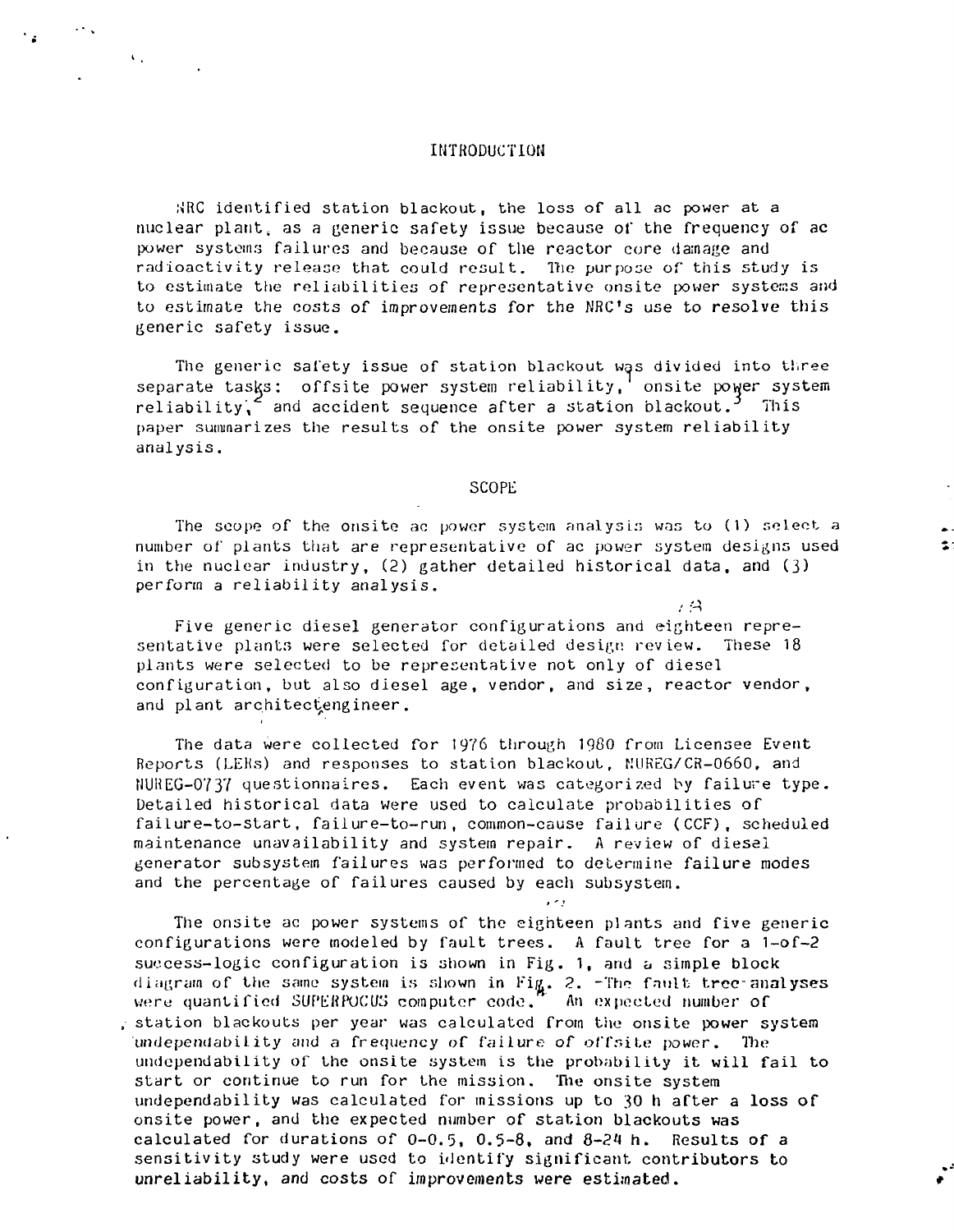#### TECHNICAL APPROACH

#### Design Review

The configuraton of diesel generators at all of the operating plants was reviewed and tabulated. From this tabulation, five generic and eighteen plant specific success-logic configuration:: representative of typical onsite power system designs were constructed. The five generic success-logic configurations are the following:  $1-0f-2$ ,  $1-0f-3$ ,  $2-0f-3$ .  $2-\sigma f-4$ , and  $2-\sigma f-5$ . The success logic configuration is the number of diesel generators required for successful cooling of the reactor out of the number of diesels available.

Because'of the potential consequences of the loss of two plant systems simultaneously, interactions with other plant systems were reviewed. The only significant interactions are with the plant service-water system, dc power sytem, and the offsite power system.

Many water-cooled engines are dependent on the plant service-water system, but air-cooled engines or engines with a dedicated water cooling system are not dependent on plant service-water. If the cooling subsystem fails, the diesel can run only a few minutes at full load before it overheats. Air-cooled diesels can continue to supply ac power even though the service-water system is unavailable.

For most nuclear plants, diesel generator control power is supplied by a plant IK (safety system) battery; a few diese! generators have batteries dedicated to control the diesel engine and the generator. However, diesel generators with dedicated batteries are not independent of a plant IE battery because control power to the generator output breaker is from plant batteries. Failure of a plant IE dc power source will cause failure of the associated diesel generator output breaker to function regardless of the presence of a dedicated diesel battery.

At some plants there is a potential interaction between the onsite,' and offsite power systems through the dc system. Such an interaction  $\ddot{ }$   $\cdot$   $\cdot$ occurred at Millstone 2 when loss of the "A" battery resulted in the loss of switchyard breaker control power and loss of a diesel generator. Loss of the "A" battery resulted in loss of dc control power to one diesel generator and to breakers in the onsite and offsite power systems.

## Operating Experience Review

There were 1522 diesel generator events categorized for the years 1976-1980, of which 813 were LERs and the remainder were from othersources, mostly NUREG-0737 questionnaire responses. There were 418 primary and secondary failures, 8'3 autostart failures, and 1019 nonfailures. Primary failure is an intrinsic or end-of-life failure, and secondary failure is an extrinsic or externally caused failure, the definitions of failure, autostart failure, and nonfailure follow:

Failure: A test or emergency demand during which the diesel generator did not or would not, if offsite ac power were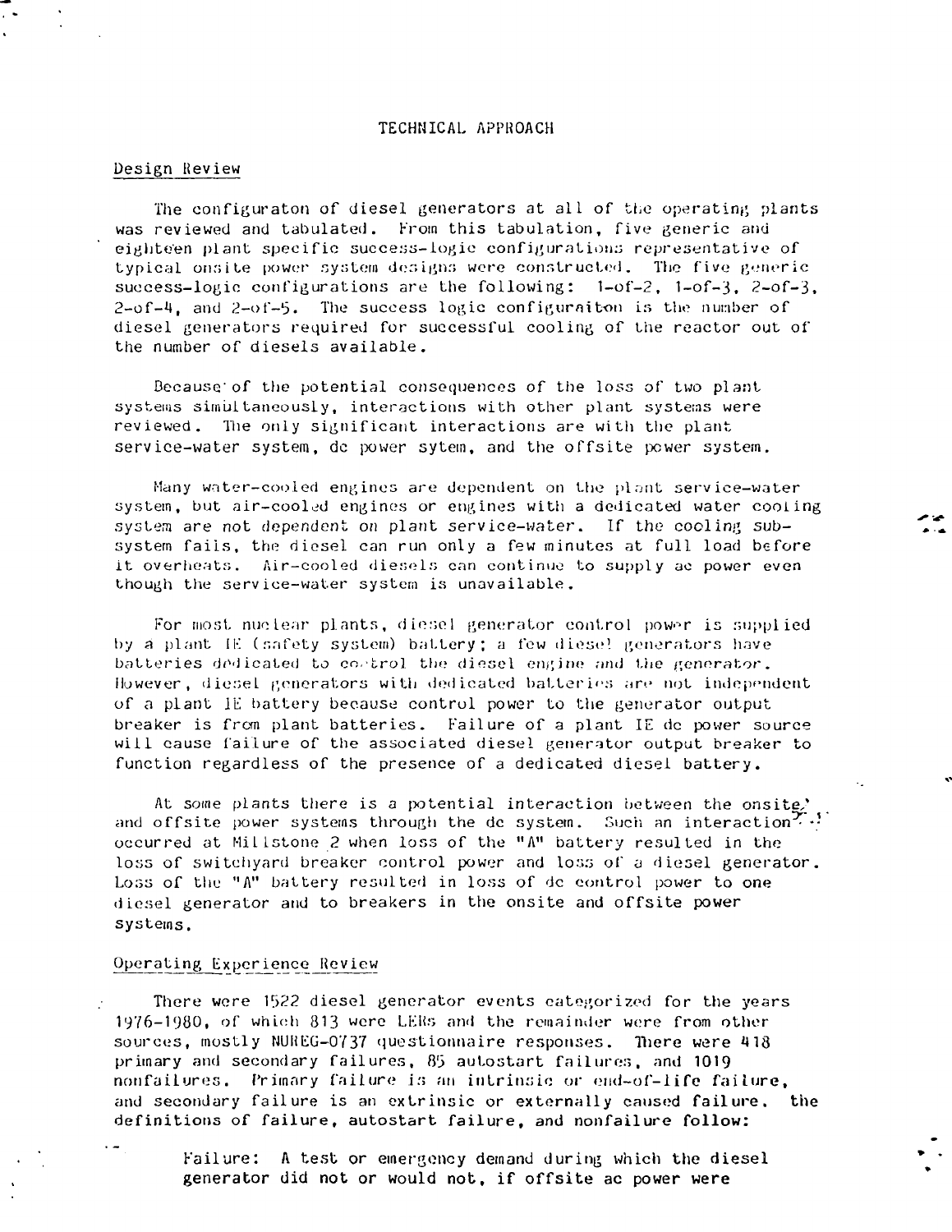lost, supply sufficient ac power to the emergency bus.

Autostart failure: An event that would be a failure except that power is restored to the emergency bus within a few minutes by operator action.

Nonfailure: AIL events that were not primary, secondary, or autostart failures.

The average probability of failure to start was calculated from a standby failure rate, as shown in Eq. T.  $\angle$ 

 $P_{\text{av}} = f_1 T / 2$  (1)  $\mathcal{L}$ 

 $\mathbf{V}$ 

where  $\rm P_{\rm int}$  is the average probability of failure to start, /,,is the standby failure rate, and T is the technical specification test interval. An industry-average value of the probability of failure to start is  $0.025$ . This was used in all of the generic studies, but plant specific values were used to estimate the plant specific failure probabilities.

The average probability of diesel failure on demand was also calculated for tests, losses of offsite power, and other automatic starts not for testing. These data and results are presented in Table I. The average probability of failure on demand, 0.019, is less than the average standby failure probability, 0.025. For a diesel that has a lot of starts unevenly spaced throughout the year, which is the case for many diesels, the standby failure rate is more conservative than the average failure on demand. Therefore the standby failure probability was used in the reliability calculations.

There is little data for failure to run for long periods of time bocause most diesel generator tests are for 1 h, but. there have boon periodic or special tests that last longer than 1 h. The rate of failure to run was calculated from tests that were scheduled to last longer than 6 h. The number of failures that occurred during these tests was divided by the cumulative run-time. There were 314 tests scheduled, 9 failures, and 3754 h of run-time. The failure rate is 2.4  $\degree$  10<sup>-3</sup> failures/h. This value was used in all of the reliability calculations.

There were 59 human-error events that caused or had the potential to cause simultaneous unavailability of two or more fliesel generators. Maintenance errors caused all but one of these events. Therefore diesel generator maintenance procedures of several plants wore reviewed to determine how they might to contributing to human error,. The procedures were graded and separated into three categories based on guidelines such as the detaiLs in checklists, test after maintenance, checks for return to normal after tests, and the clarity of the procedures. Procedures in caregory I were the best and those in III the worst. Procedures from 35 plants were evaluated. Nine were in category I, 16 in category II, and 10 were in category III.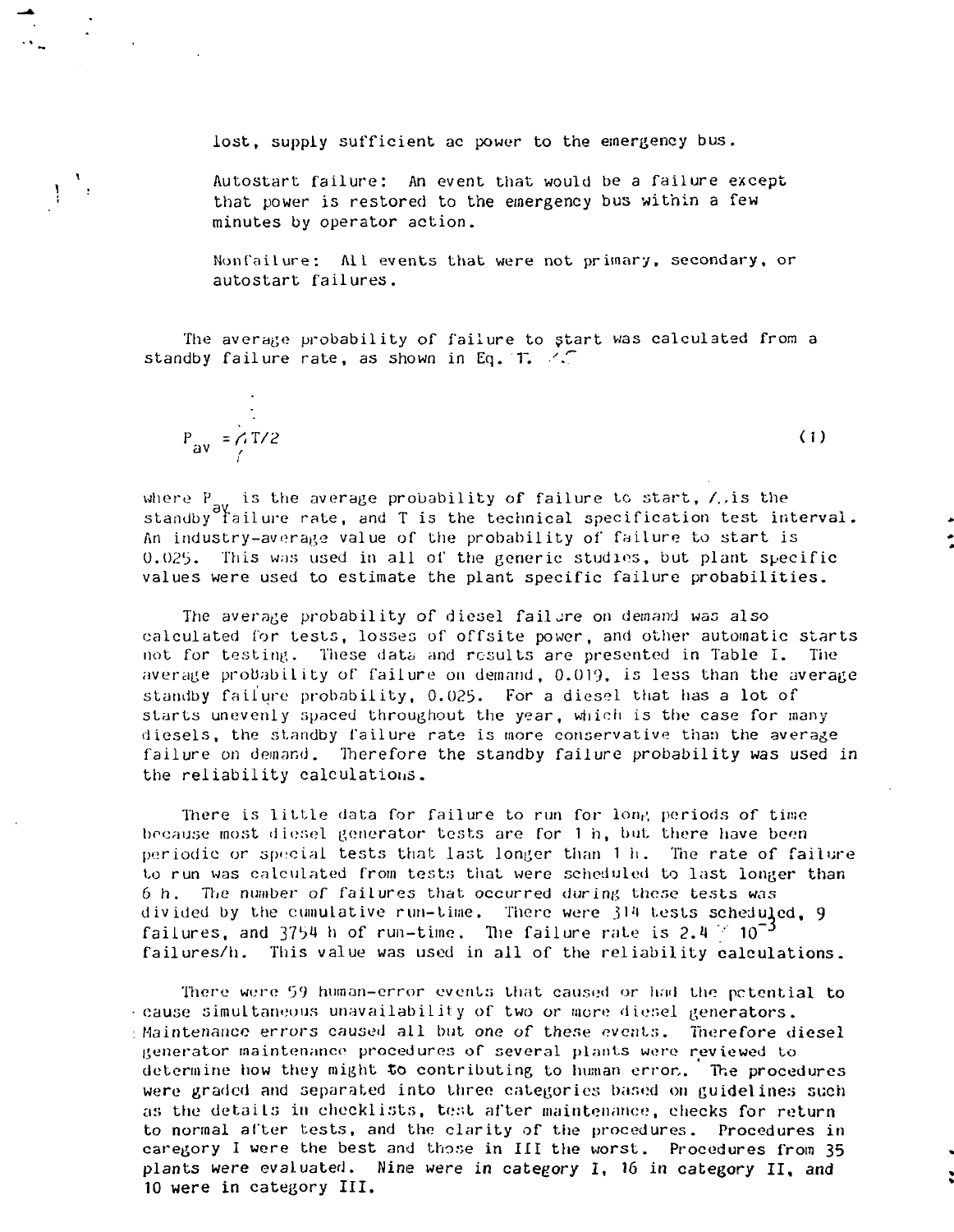The BFR computer code was used to calculate human-error failure rates. The group of plants in categories I and II had lower human-error failure rates than those in category III. This correlation indicates that procedure quality affects the human error CCF rate. In addition to a CCF failure rate attributed to procedures, there is a generic humanerror failure rate to which all plants are subject. The human-error failure rate used in this reliability study is the sum of the generic rate and the specific rate assigned for the quality of the procedures. The range of human-error CCF is in Table II. Diesel configuration also affects the human error CCF rate.

There wore 1? events that caused or had significant potential to cause a CCF attributed to hardware. These events were classified into six failure. modes of which two are applicable to all plants and four to specific groups of plants. The two generic failure modes to which all plants are susceptive are fuel blockage or extreme room temperature. The (our plant specific failure modes are the following: (1) water in the fuel system, (2) lack of effective corrosion inhibitor in the engine jacket-water,  $(3)$  service-water system blockage, and  $(4)$  loss of air-start air pressure through interconnecting lines.

The BFK computer code was used to calculate a failure rate for each of these six categories. A CCF rate attributed to hardware is calculated by adding the generic rate to those of each failure mode applicable to a specific plant. Diesel configurations also affects the hardware CCF rate. The range of hardware CCF probabilities is shown in Table II .

The generic estimate of a mean-time-to-repair (HTTR) is the average of the repair times for primary and secondary failures. Plant specific values are used for the 18 plants studied in detail. Of the 418 primary and secondary failures, repair times were reported for 312. The mean is 'j6h and the standard deviation 135h. The median is 8h. Distribution of these repair times is shown in Fig-3.

Unavailability of diesel generators because of scheduled maintenance during reactor operation contributes to onsite system unreliability. The average unavailability of a diesel is 0.006. When this average is used, it contributes insignificantly to the onsite system unreliability. However, extensive scheduled maintenance, including overhauls, performed during reactor operation at some plants contributes significantly to unreliability. There were three diesels unavailable during losses of offsite power, as shown in Table 1, but all three occurred while the reactors were shut down.

Failure probabilities for de systems,  $^\prime$  plant service water systems.  $^\prime$ and offsite power systems; were obtained from other reports. The failure probabilities for these systems are given in Table II.

## Reliability Analysis

The results of a sensitivity analysis for specific plants are given in Table III. Plant specific cases are analyzed rather than generic cases because increased reliability will be plant-by-plant. The changes in the failure probabilities are to realistic probabilities that have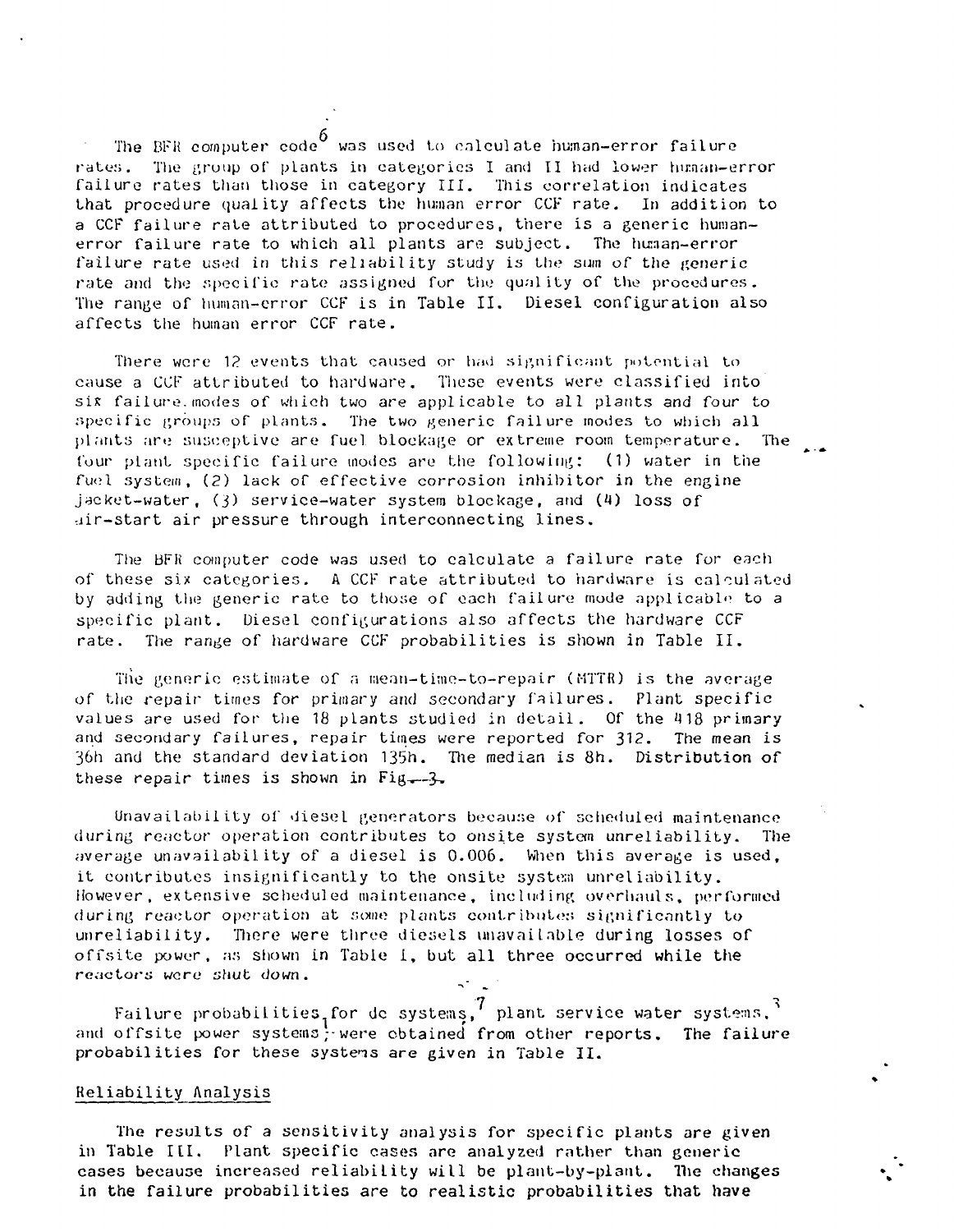been achieved by some operating plants. The decrease in the initial unavailability for most changes is approximately 2; there are no feasible changes that will decrease the onsite unavailability by a factor of  $10<sub>e</sub>$ .

# Cost of Onsite System Improvements

The costs of several methods to improve the onsite system are presented below. Possible improvements must be evaluated for each plant. Only the direct costs of the modifications are estimated, Indirect costs, such as the cost of additional reactor downtime, may add as much as \$500,000 per day.

Independent diesel failure probability cannot be significantly reduced for the nuclear industry, but plants with independent failure probabilities much higher than average may achieve a significant reduction in independent failure probability and system unavailability. Several methods to reduce the independent failure probability and the associated costs are as follows: install air dryers on the air-start system, \$100,000 per diesel; install gaskets on relay cabinets, \$10,000 per diesel; periodic overhaul of the governors , \$6000 per diesel.

Improving maintenance procedures will reduce human-error CCF probability. The cost of rewriting a maintenance procedure is approximately \$5000 per procedure.

Three hardware modifications that will reduce CCF probability are the following: install a drain on the bottom of the fuel day tank, \$10,000 per diesel; remove connections between independent air-start systems, \$5,000 per diesel; add an effective corrosion inhibitor to the diesel engine jacket-water, \$500 per diesel per year.

Scheduled maintenance during reactor operation contributes to onsite system unreliability. Some plants do not schedule diesel generator downtime during reactor operation while others have scheduled maintenance unavailability equal to six times the industry-average. The cost of deferring scheduled maintenance may oe the expense of hiring additional maintenance staff. Also, deferring scheduled maintenance may increase the independent failure probability. Because of these factors, scheduling of maintenance has to be evaluated on a plant specific basis. Service water cooled diesel generator reliability is significantly reduced because of the plant service water failure probability and T&M unavailability. However, costs are not included for two reasons: (1) modifications to change a diosel from writer-cooled to air-cooled would be very difficult, and an improvement in reliability would not be certain; and (2) suggestions to modify the service water system are not within the scope of this study.

# RESULTS AND CONCLUSIONS

The onsite system reliability will have to be improved plant-by-plant rather than by generic improvements. Therefore, the frequency of station blackout and the undependability of the onsite power system was estimated

 $\mathcal{L}_{\mathbf{a},\mathbf{b}}$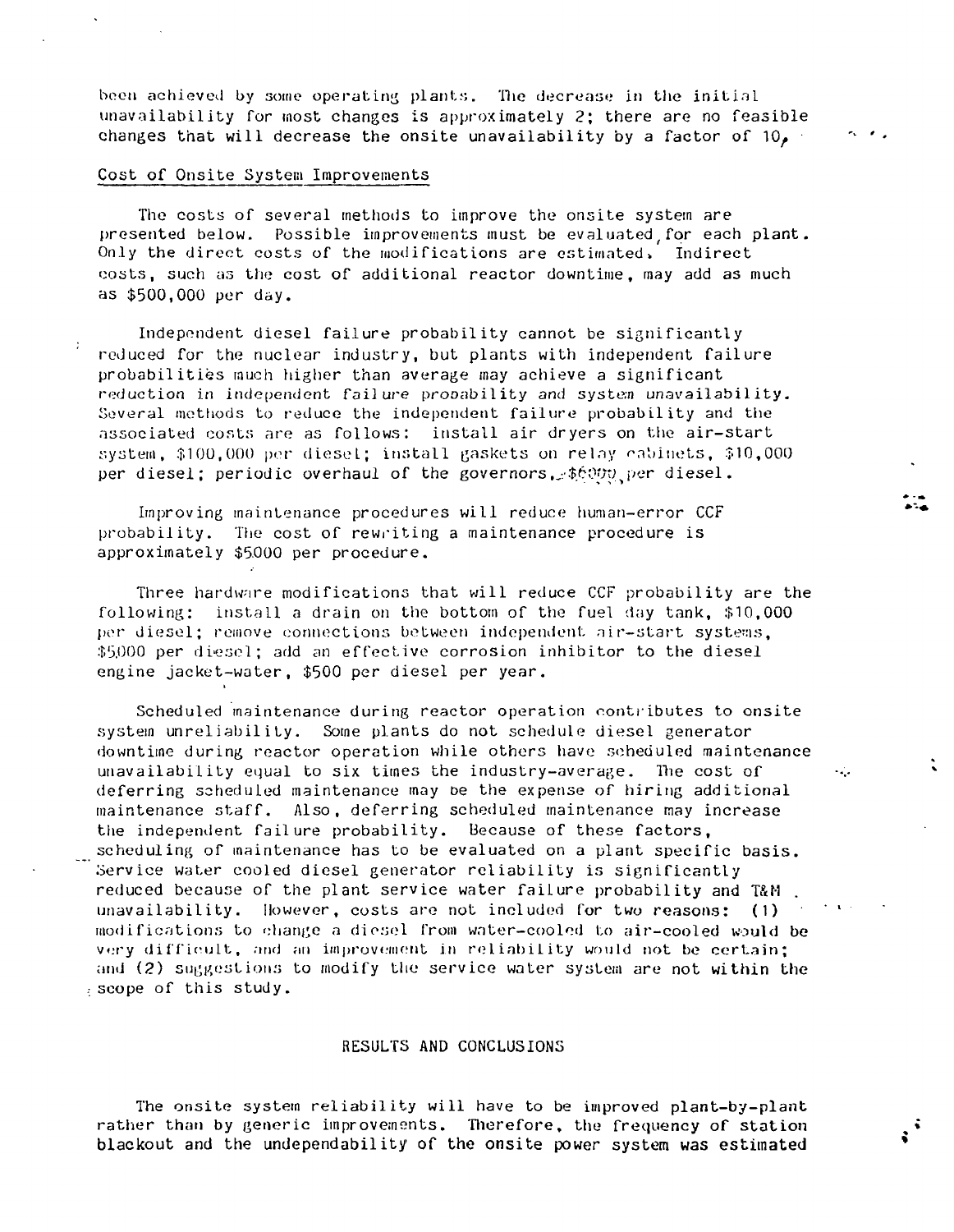tor several designs using pLant specific: data. The important contributors to onsite power system undependability was found to be plant specific. Independent diesel generator failure was the important contributor for most of the 18 plants modeled. Other important contributors were common-cause failure because of hardware failure or human-error, unavailability because of scheduled maintenance, and cooling subsystem undependability. A sensitivity analysis of several specific plants was performed to quantify the increased in reliability that can be attained for several possible improvements. . Tne costs for some of these improvements was estimated.

Reduction of the industry-average independent diesel generator failure probability will be small because there are no dominant failure modes. Three failure modes, which, caused ^17X of all diesel generator failures, are dirt and moisture on relays and switches, contaminated oil in the governor and governor setpoint error, and moisture in the air-start system. Contribution to failure by these failure modes may be reduced by improved design and maintenance. Some diescls may have a failure mode that is causing a large number of failures for that diesel. If this failure mode were reduced, the onsite system unavailability may be reduced significantly.

Common-cause failure for some plants is a significant contributor to onsite system unreliability. Diesel generator CCF potential is increased by the following design features: no drain from the bottom of the fuel day tank; inadequate corrosion inhibitor in jacket-water; and connections between independent air-start systems.

Human-error contribution to CCF is also significant. Maintenance and test procedures that are difficult to understand, do not include review of maintenance, and do not include a verification test after maintenance, contribute to the probability of CCF by human-error.

Scheduled maintenance at a few plants is a significant contributor to onsite system unavailability. Rescheduling preventive maintenance should be carefully evaluated to determine if the onsite system unavailability can be reduced.

المرتب ا

There is also potential for increasing diesel generator reliability by improving the service-water system availability.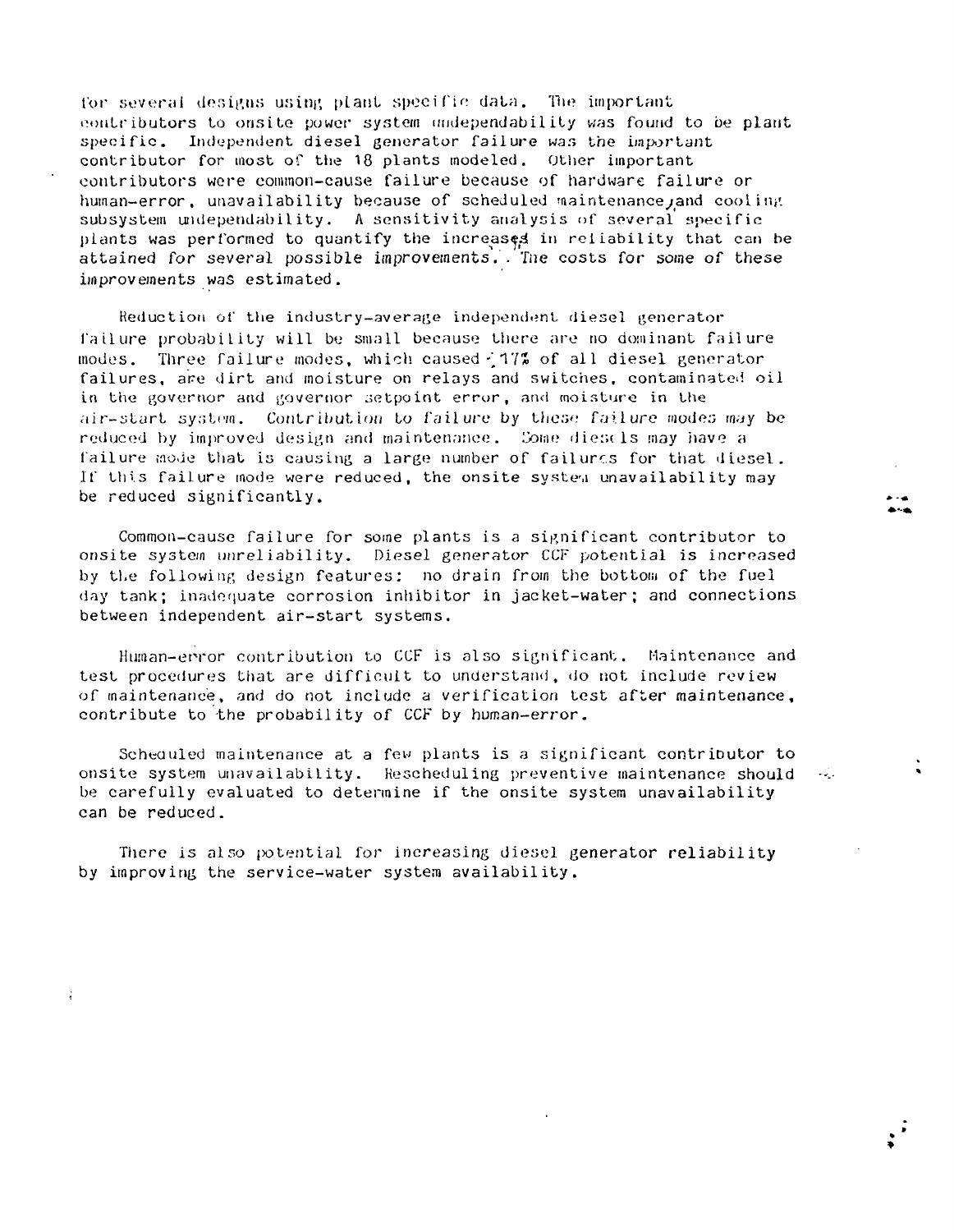# **REFERENCES**

- 1. F. H. Clark, "Loss of Offsite Power at Nuclear Power Plants," (to be published as a NUREG/CR report).
- 2. R. E. Battle and D. J. Campbell, "Reliability of Emergency AC Power Systems at Nuclear Power Plants," (to be published as NUREG/CR report).
- 3- A. M. Kolaczkowski and A. C. Payne, "Station Blackout Accident Analyses," (to be published as a NUREG/CR report).
- 4. Millstone 2, NRC Docket No. 50-336. LER 81-005, Event date 1/2/81.
- 5. C. L. Atwood and W. J. Suitt, "User's Guide to BFR, A Computer Code Based on the Binomial Failure Rate Common Cause Model," EGG-EA-5502, Idaho National Engineering Laboratory ( ) .
- 6. P. W. Baranowsky, A. M. Kolaczkowski, and M. A. Fedele, "A Probabilistic Analysis of DC Power Supply Requirements for Nuclear Power Plants," NUREG-0666 (1981).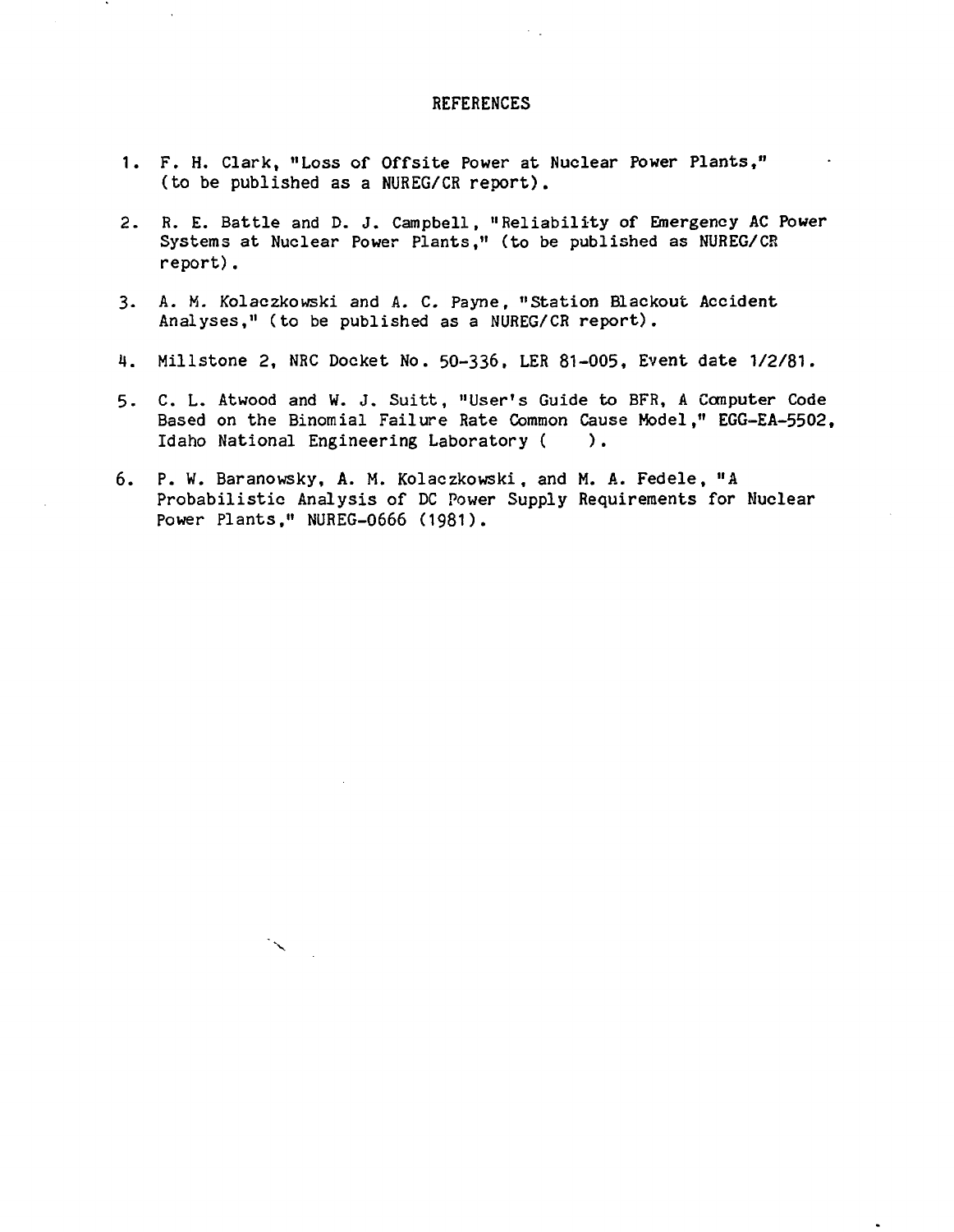#### **Table I . Comparison of test and emergency start demand data**

 $\bullet$ 

 $\mathbf{r}$ 

 $\mathscr{L}$ 

 $\sim$ 

| Category                    | Demands | No. of primary<br>and secondary<br>failures on<br>demand | Probability of<br>primary or<br>secondary<br>failure on demand | No. of<br>autostart<br>failures<br>on demand | Probability of<br>autostart<br>failure on<br>on demand | No. of DGs<br>unavailable<br>for T&M | TA M<br>unavailability |
|-----------------------------|---------|----------------------------------------------------------|----------------------------------------------------------------|----------------------------------------------|--------------------------------------------------------|--------------------------------------|------------------------|
| Test                        | 13,665  | 253                                                      | 0.019                                                          | 55                                           | 0.004                                                  | --                                   | 0.006                  |
| Loss of<br>offsite<br>power | 78      | 2                                                        | 0.026                                                          | 2                                            | 0.026                                                  | 3                                    | 0.038                  |
| A11<br>actual<br>demands    | 539     | 14                                                       | 0.026                                                          | 5.                                           | 0.009                                                  | 3                                    | 0.006                  |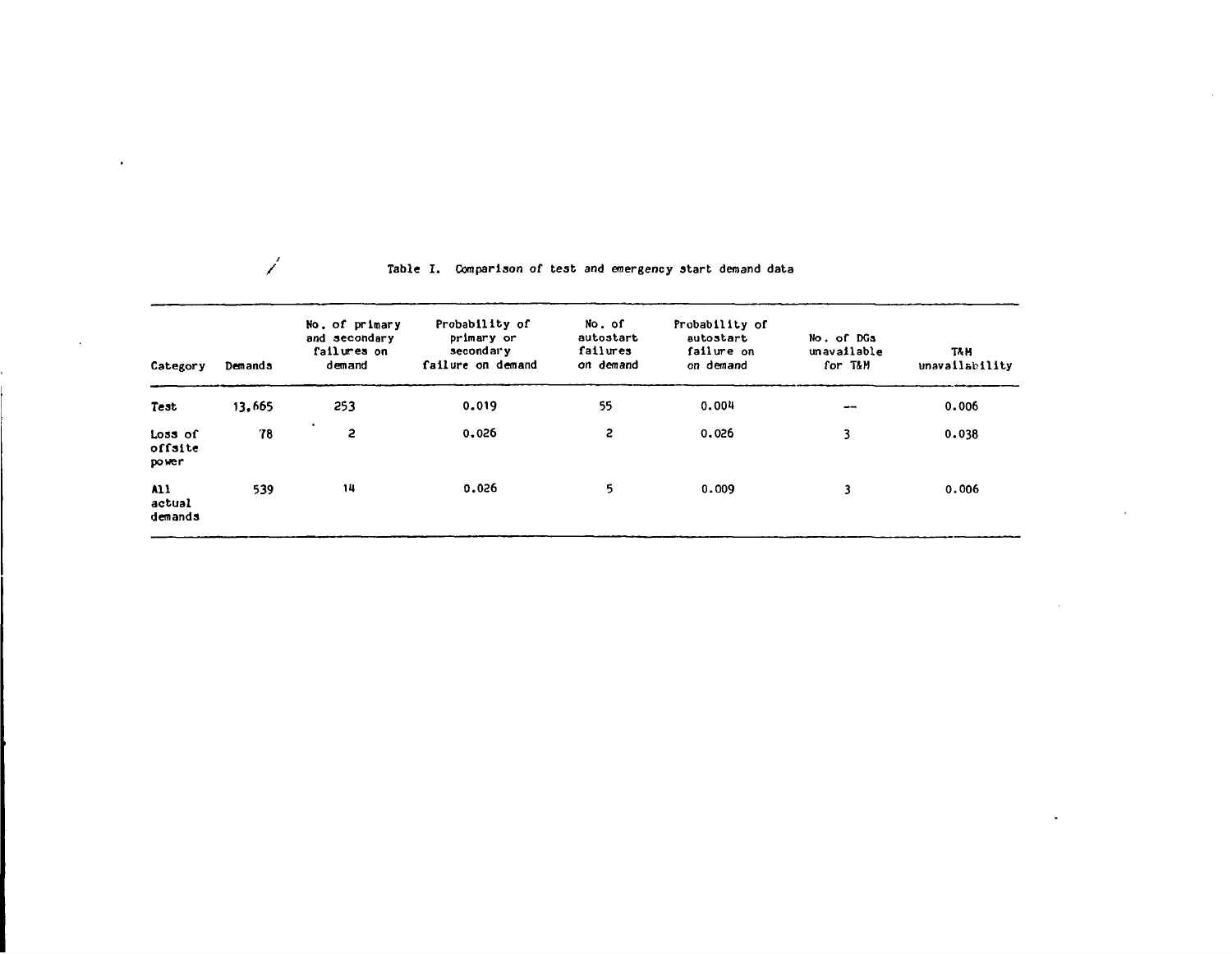# Table II. Probability or frequency of basic events in failures

| Basic event description       | Range of plant specific initial<br>unavailability or frequency |                                                   |                       |  |  |
|-------------------------------|----------------------------------------------------------------|---------------------------------------------------|-----------------------|--|--|
|                               | Low                                                            | Average                                           | High                  |  |  |
|                               | Diesel Generator                                               |                                                   |                       |  |  |
| Independent failure           | $8.2 \times 10^{-3}$                                           | $2.5 \times 10^{-2}$                              | $1 \times 10^{-1}$    |  |  |
| CCF attributed to hardware    | $3.6 \times 10^{-5}$                                           | $4.0 \times 10^{-4}$                              | $1.18 \times 10^{-3}$ |  |  |
| CCF attributed to human-error | $7.2 \times 10^{-5}$                                           | $7.8 \times 10^{-4}$                              | $3.7 \times 10^{-3}$  |  |  |
| T&M<br>$\mathbf{u}$           | $1 \times 10^{-5}$                                             | $6 \times 10^{-3}$                                | $4.5 \times 10^{-2}$  |  |  |
|                               | DC Power System                                                |                                                   |                       |  |  |
| Independent failure           | $1 \times 10^{-5}$                                             | $1 \times 10^{-4}$                                | $1 \times 10^{-3}$    |  |  |
| CCF                           | $1 \times 10^{-6}$                                             | $1 \times 10^{-5}$                                | $1 \times 10^{-4}$    |  |  |
|                               | Service Water                                                  |                                                   |                       |  |  |
| Independent failure           | $2 \times 10^{-4}$                                             | $2 \times 10^{-3}$                                | $2 \times 10^{-2}$    |  |  |
| CCF                           | $8 \times 10^{-6}$                                             | $8 \times 10^{-5}$                                | $8 \times 10^{-4}$    |  |  |
| T&M                           | $1 \times 10^{-4}$                                             | $2 \times 10^{-3}$                                | $4 \times 10^{-2}$    |  |  |
|                               | Offsite Power                                                  |                                                   |                       |  |  |
| Plant centered losses         | 9.2 x $10^{-2}/y$                                              | $2.5 \times 10^{-1}$ /y $^{-1}$                   |                       |  |  |
| Area wide storms              |                                                                | $1.3 \times 10^{-2}$ /y $2.7 \times 10^{-1}$ /y   |                       |  |  |
| Area wide blackouts           |                                                                | $1.3 \times 10^{-2}$ /y 2.4 × $10^{-1}$ /y $\sim$ |                       |  |  |

السرار با استفادت وبرابر کردند کردند که را به این درباره بیشتر به برای برای بازیگر<br>استاد با استفاده از این مورد به این بازیگر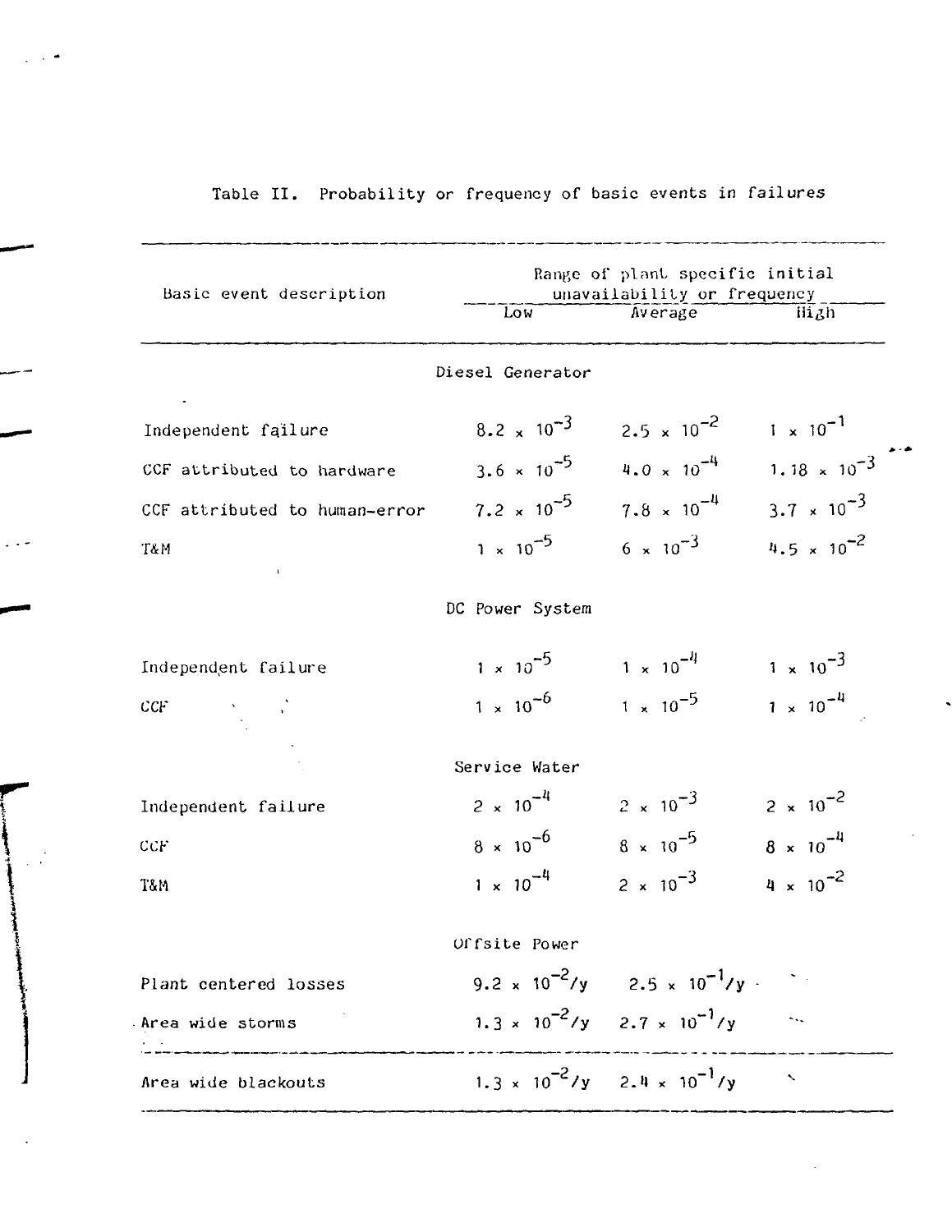| Basic event<br>plant, and<br>success logic                    | Basic event<br>failure probability<br>changed  |                      | Onsite system<br>unavailability<br>changed                                                      |                                                 |  |
|---------------------------------------------------------------|------------------------------------------------|----------------------|-------------------------------------------------------------------------------------------------|-------------------------------------------------|--|
|                                                               | From                                           | To                   | From                                                                                            | $T_{\rm O}$                                     |  |
| Independent failure<br>Plant A, $2-of-3$<br>Plant B, $1-of-2$ | $8.2 \times 10^{-2}$<br>5.9 × 10 <sup>-2</sup> |                      | $\frac{4.1 \times 10^{-2}}{3.0 \times 10^{-2}}$ $\frac{4.8 \times 10^{-2}}{4.2 \times 10^{-3}}$ | $\frac{3.1 \times 10^{-2}}{2.1 \times 10^{-3}}$ |  |
| Hardware CCF.<br>Plant $C_1$ , 2-of-5<br>Plant $D$ , 1-of-3   | $1.8 \times 10^{-3}$<br>6.0 $\times 10^{-4}$   |                      | $8.6 \times 10^{-5}$ $2.5 \times 10^{-3}$<br>$2.4 \times 10^{-5}$ $7.2 \times 10^{-4}$          | $\frac{0.8 \times 10^{-3}}{1.5 \times 10^{-4}}$ |  |
| Human-error CCF<br>Plant E, $1-of-2$                          | $8.8 \times 10^{-4}$                           | $3.4 \times 10^{-4}$ | $1.5 \times 10^{-3}$                                                                            | $1.0 \times 10^{-3}$                            |  |
| T&M unavailability<br>Plant $F$ , 2-of-3                      | 4.5 $\times$ 10 <sup>-2</sup>                  | $\Omega$             | $4.8 \times 10^{-2}$                                                                            | $2.5 \times 10^{-2}$                            |  |

 $\frac{1}{2\sqrt{2}}$  .

 $\sim$   $\sim$  $\frac{1}{2} \frac{1}{2} \frac{1}{2} \frac{1}{2} \frac{1}{2}$ 

 $\ddotsc$ 

 $\sim$   $\sim$ 

 $\mathcal{L}^{\mathcal{L}}$ 

 $\mathcal{L}^{\mathcal{L}}$